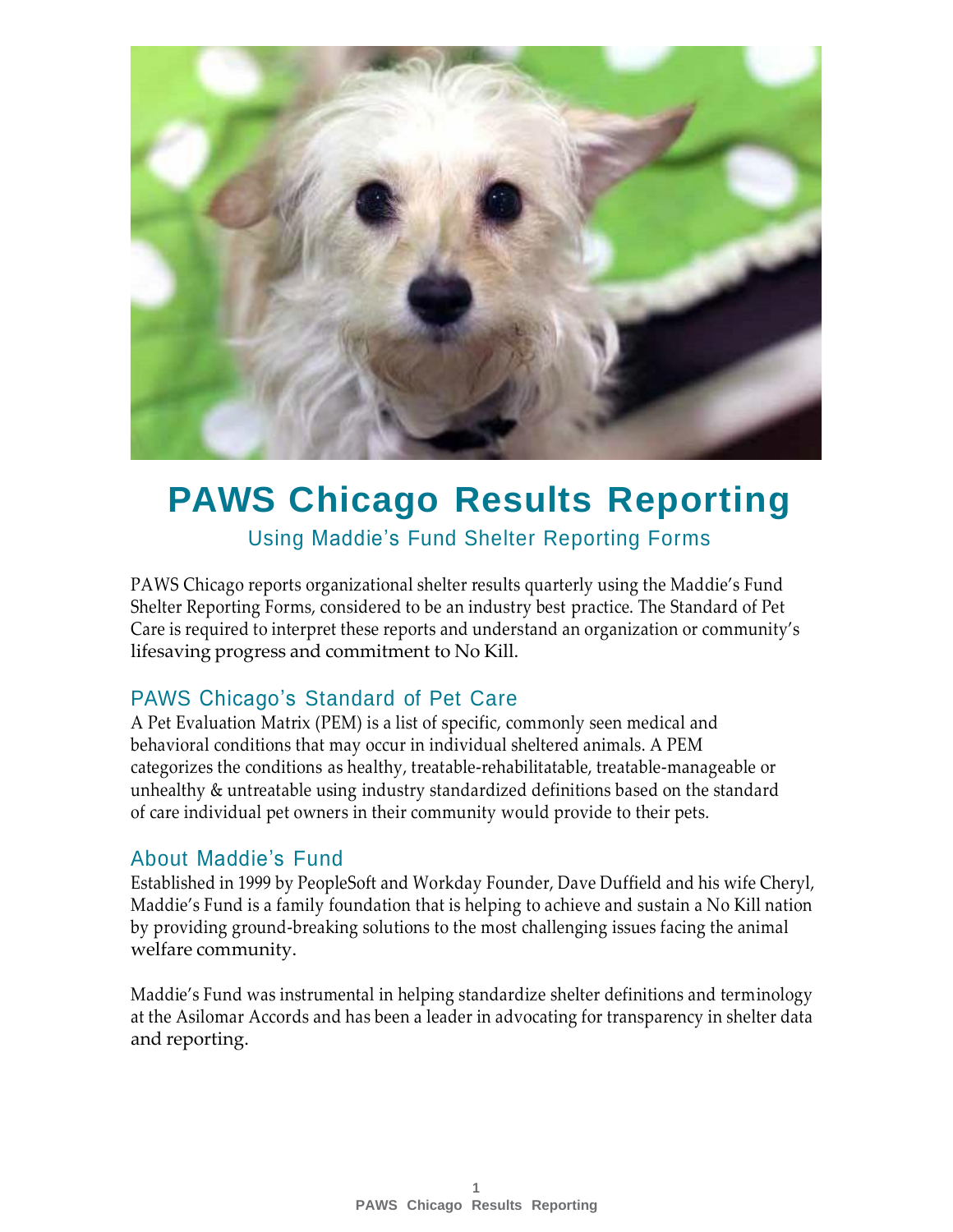## **PAWS Chicago's Standard of Pet Care**

Medical Conditions and Behavioral Disorders



### To read more about the Iowa State University matrix,

visit

<https://www.maddiesfund.org/assets/documents/Institute/A%20Model%20Pet%20Evaluation%20Matrix.pdf>

This Standard of Care identifies medical and behavioral problems using Asilomar Accords definitions:

| Healthy                     | н   |
|-----------------------------|-----|
| Treatable - Rehabilitatable | T-R |
| Treatable - Manageable      | T-M |
| Unhealthy & Untreatable     | UU  |

| MEDICAL CONDITIONS                                     | <b>CATEGORY</b> | MEDICAL CONDITIONS                              | <b>CATEGORY</b> |
|--------------------------------------------------------|-----------------|-------------------------------------------------|-----------------|
| Geriatric with absence of medical or                   | H               | Cardiomyopathy (mild to moderate)               |                 |
| behavioral disease                                     |                 | Congestive heart failure (mild to moderate)     |                 |
| Limb Disability (e.g., single fore-limb<br>amputation) | H               | Deafness                                        |                 |
| Other: Describe ________                               | H               | Demodectic mange                                |                 |
| Pregnancy                                              | H               | Diabetes mellitus                               |                 |
| Allergies (ectoparasite)                               | $T-R$           | Distemper virus                                 |                 |
| Allergies - food (mild to moderate)                    | $T-R$           | Eosinophilic granuloma complex                  |                 |
| Anal sac disorder                                      | $T-R$           | <b>Upper Respiratory Infection -chronic</b>     |                 |
| <b>Bladder stones</b>                                  | $T-R$           | Feline leukemia virus (FeLV) (mild to moderate) |                 |
| Conjunctivitis                                         | $T-R$           | Feline immunodeficiency virus (FIV)             |                 |
| Constipation                                           | $T-R$           | Feline lower urinary tract disorder (severe)    |                 |
| Corneal ulceration                                     | $T-R$           | Geriatric with medical disease                  |                 |
| Demodectic mange                                       | $T-R$           | Heart murmur                                    |                 |
| Dermatophytosis                                        | $T-R$           | Heartworm infection - Feline                    |                 |
| Diarrhea                                               | $T-R$           | Hyperadrenocorticism (Cushing's disease)        |                 |
| Ear mite infection                                     | $T-R$           | Hyperthyroidism                                 |                 |
| Emaciation - secondary to malnutrition                 | $T-R$           | Hypoadrenocorticism (Addison's disease)         |                 |
| Feline upper respiratory disease (mild to moderate)    | $T-R$           | Hypothyroidism                                  |                 |
| Flea infestation                                       | $T-R$           | Inflammatory bowel disease                      |                 |
| Feline lower urinary tract disorder (mild to           |                 | Keratoconjunctivitis Sicca                      |                 |
| moderate)                                              | $T-R$           | Musculoskeletal disease                         |                 |
| Gingivitis                                             | $T-R$           | Neoplasia (low grade)                           |                 |
| Heart murmur - innocent puppy/kitten murmur            | $T-R$           | Osteoarthritis - non-debilitating               |                 |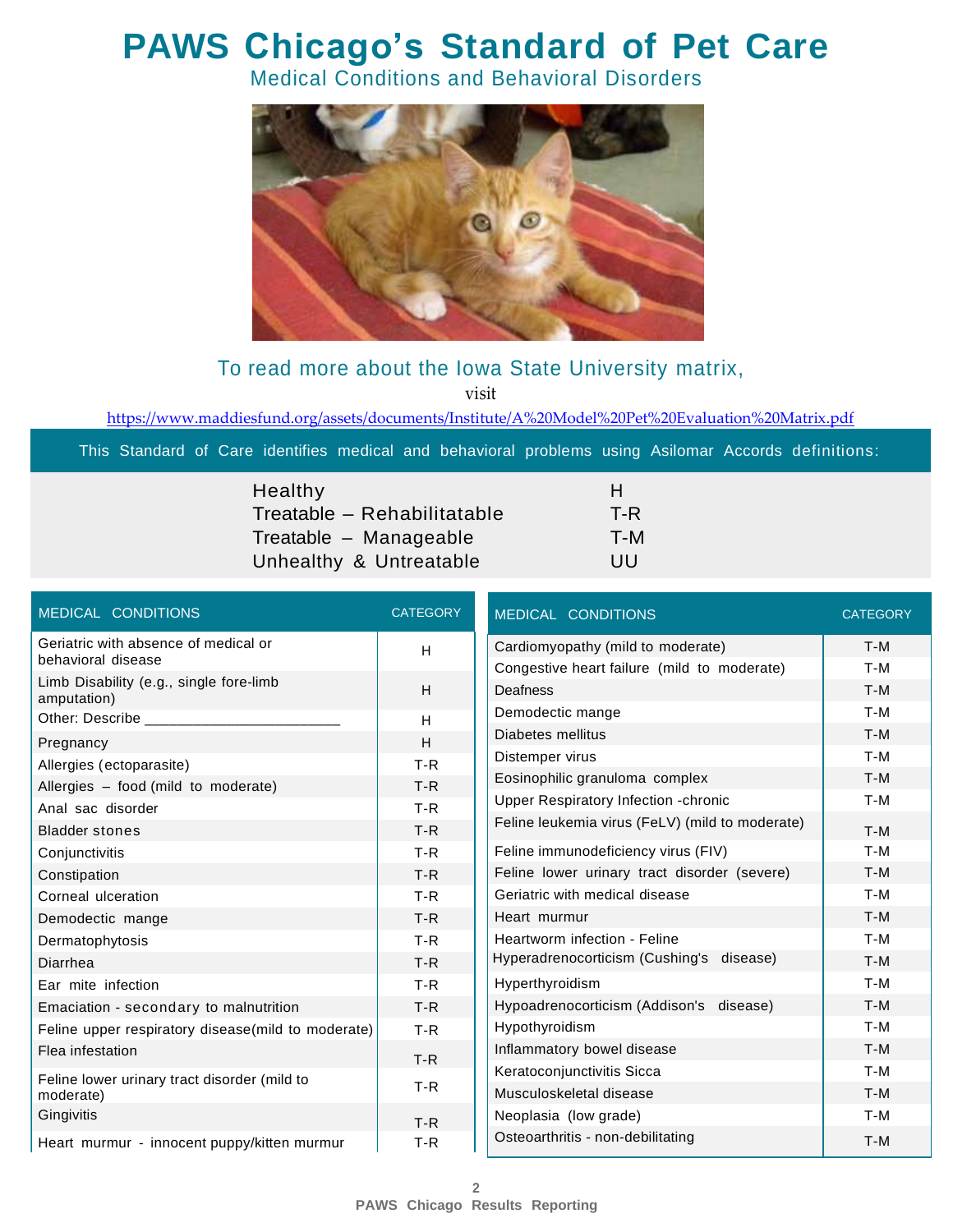This Standard of Care identifies medical and behavioral problems using Asilomar Accords definitions:

### Healthy **Health**

 $Treatable - Rehabilitatable$  $Treatable - Manageable$ 

Unhealthy & Untreatable UU

| н   |
|-----|
| T-R |
| T-M |
| .   |

| <b>MEDICAL CONDITIONS</b>             | <b>CATEGORY</b> |
|---------------------------------------|-----------------|
| Heartworm infection - canine          | $T-R$           |
| Hepatic lipidosis                     | $T-R$           |
| Intestinal parasitism                 | $T-R$           |
| Leptospirosis                         | $T-R$           |
| Limb injury or fracture               | $T-R$           |
| Orphaned neonate                      | $T-R$           |
| Other: Describe                       | $T-R$           |
| Otitis Externa/Interna                | $T-R$           |
| Parvovirus/Panleukopenia              | $T-R$           |
| Periodontal disease                   | $T-R$           |
| Pneumonia                             | $T-R$           |
| Sarcoptic mange                       | $T-R$           |
| Tick-borne infection                  | $T-R$           |
| Tracheobronchitis                     | $T-R$           |
| <b>Upper Respiratory Infection</b>    | $T-R$           |
| <b>Urinary Tract Infection</b>        | $T-R$           |
| Vomiting                              | $T-R$           |
| Allergies                             | T-M             |
| <b>Arthritis</b>                      | T-M             |
| Asthma                                | T-M             |
| Atopy                                 | T-M             |
| Autoimmune disease (mild to moderate) | T-M             |
| <b>Blindness</b>                      | T-M             |

| <b>MEDICAL CONDITIONS</b>                                 | <b>CATEGORY</b> |
|-----------------------------------------------------------|-----------------|
| Other: Describe ________                                  | T-M             |
| Renal failure (mild to moderate)                          | T-M             |
| Rhinitis/sinusitis                                        | T-M             |
| Seizure disorder                                          | T-M             |
| Spinal cord injury (mild to moderate)                     | T-M             |
| <b>Stomatitis</b>                                         | T-M             |
| Vomiting - chronic                                        | T-M             |
| Anesthesia Complication (severe)                          | UU              |
| Autoimmune disease (severe)                               | UU              |
| Cardiomyopathy (severe)                                   | UU              |
| Chronic renal failure (severe)                            | UU              |
| Congestive heart failure (severe)                         | UU              |
| Distemper virus (severe)                                  | UU              |
| Failure to thrive                                         | UU              |
| Feline infectious peritonitis (severe)                    | UU              |
| Feline leukemia virus (FeLV) (severe)                     | UU              |
| Liver failure (severe)                                    | UU              |
| Neoplasia (high grade)                                    | UU              |
| Neurological disorder (severe)                            | UU              |
| Osteoarthritis (severe/debilitating)                      | UU              |
| Other: Describe                                           | UU              |
| Parvovirus (severe and not responding to treatment)       | UU              |
| Panleukopenia (severe and not responding to<br>treatment) | UU              |
| Spinal cord injury (severe)                               | UU              |
| Trauma (severe)                                           | UU              |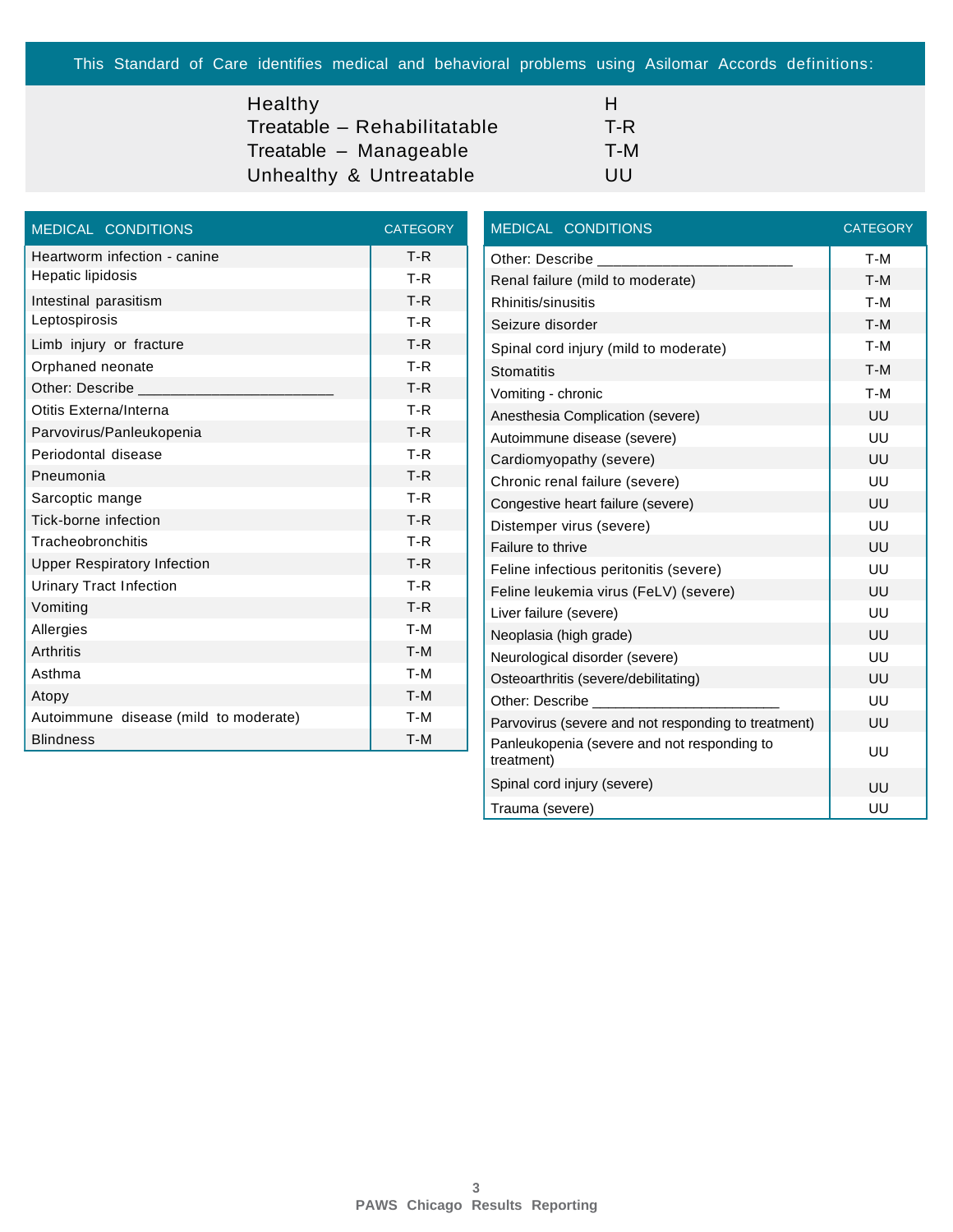| BEHAVIORAL DISORDERS                                                                                                                                                                                                                                                                                                                                                                                                                                                                                                                                                                                                                                                                                                                                                                                             | <b>CATEGORY</b> |
|------------------------------------------------------------------------------------------------------------------------------------------------------------------------------------------------------------------------------------------------------------------------------------------------------------------------------------------------------------------------------------------------------------------------------------------------------------------------------------------------------------------------------------------------------------------------------------------------------------------------------------------------------------------------------------------------------------------------------------------------------------------------------------------------------------------|-----------------|
| Compulsive Disorder: A mild level would include one or two ARBs that are interruptible or manageable that do not cause<br>physical or emotional distress to the pet or owner (Mild).                                                                                                                                                                                                                                                                                                                                                                                                                                                                                                                                                                                                                             |                 |
| Definition: An abnormal repetitive behavior (ARB) derived from normal behavior patterns but is performed outside of its<br>normal context very frequently or for prolonged periods, that is difficult to interrupt, and occur in replacement of other<br>normal behaviors. These are often repetitive in nature and caused by stressful events or environments. These can be<br>differentiated from acute conflict behaviors by being caused by multiple triggers, usually those that result in high arousal<br>(intense emotional state- fear, anxiety, frustration, excitement, etc.) Examples include: tail chasing, circling, pouncing, flank<br>sucking, object sucking, fly snapping, shadow/light chasing, weaving, trancing, patterned pacing, freezing, hind end<br>checking, self-directed aggression. | $T-R$           |
| Self-Directed Aggression: Considered mild if the underlying and primary medical condition can be treated (Mild).                                                                                                                                                                                                                                                                                                                                                                                                                                                                                                                                                                                                                                                                                                 |                 |
| Definition: Any form of aggression directed to oneself. This can include growling/ hissing, snapping, biting or scratching,<br>generally resulting in self-injury. These can have a primary behavioral etiology or can be primarily related to pain. In some<br>cases, both factors play a role and must be co-managed in order to control the behavior. Unless an underlying treatable<br>pain related condition can be identified, these cases are typically very difficult to manage for adequate welfare and safety<br>to all.                                                                                                                                                                                                                                                                               | $T-R$           |
| Compulsive Disorder: A moderate level would include two or more ARBs that are difficult to interrupt and cannot be<br>managed without medication, environmental management and behavior modification. These cause some emotional<br>distress but minimal physical distress (Moderate). See definition of Compulsive Disorder above.                                                                                                                                                                                                                                                                                                                                                                                                                                                                              | T-M             |
| Elimination Disorder Cats (Mild to Moderate)                                                                                                                                                                                                                                                                                                                                                                                                                                                                                                                                                                                                                                                                                                                                                                     | T-M             |
| Elimination Disorder Dogs (Mild, Moderate, Severe)                                                                                                                                                                                                                                                                                                                                                                                                                                                                                                                                                                                                                                                                                                                                                               | T-M             |
| Fear/Pain Aggression (Mild to Moderate)                                                                                                                                                                                                                                                                                                                                                                                                                                                                                                                                                                                                                                                                                                                                                                          | $T-M$           |
| Fear--Mild to Moderate: Fears can fall into following trigger categories: People, Other Animals, Noises, Objects,<br>Environments, and Situations. If no more than three (3) categories or one severe response can be avoided (Mild to<br>Moderate)                                                                                                                                                                                                                                                                                                                                                                                                                                                                                                                                                              | T-M             |
| Feral Animal (e.g., cat)                                                                                                                                                                                                                                                                                                                                                                                                                                                                                                                                                                                                                                                                                                                                                                                         | T-M             |
| Inter Dog or Cat Aggression (Mild to Moderate)                                                                                                                                                                                                                                                                                                                                                                                                                                                                                                                                                                                                                                                                                                                                                                   | T-M             |
| Owner Directed Aggression (Mild to Moderate)                                                                                                                                                                                                                                                                                                                                                                                                                                                                                                                                                                                                                                                                                                                                                                     | $T-M$           |
| Play Aggression Cats (Mild to Moderate)                                                                                                                                                                                                                                                                                                                                                                                                                                                                                                                                                                                                                                                                                                                                                                          | T-M             |
| Play Aggression Cats (Severe) if can be a working cat                                                                                                                                                                                                                                                                                                                                                                                                                                                                                                                                                                                                                                                                                                                                                            | T-M             |
| Play Aggression Dogs (Mild, Moderate, Severe)                                                                                                                                                                                                                                                                                                                                                                                                                                                                                                                                                                                                                                                                                                                                                                    | T-M             |
| Possessive Aggression (Resource Guarding) over inanimate objects (i.e., food, toys, treats, bedding, etc.) (Mild to<br>Moderate)                                                                                                                                                                                                                                                                                                                                                                                                                                                                                                                                                                                                                                                                                 | $T-M$           |
| Psychogenic Alopecia (over grooming)                                                                                                                                                                                                                                                                                                                                                                                                                                                                                                                                                                                                                                                                                                                                                                             | T-M             |
| Self Directed Aggression: Considered moderate if not severe and self directed aggression can be managed. See above for<br>definition (Moderate)                                                                                                                                                                                                                                                                                                                                                                                                                                                                                                                                                                                                                                                                  | $T-M$           |
| Separation Anxiety (Mild to Moderate)                                                                                                                                                                                                                                                                                                                                                                                                                                                                                                                                                                                                                                                                                                                                                                            | T-M             |
| Territorial Aggression: Directed to someone (another animal or person) outside of social group and NOT directed at owner<br>(Mild to Moderate)                                                                                                                                                                                                                                                                                                                                                                                                                                                                                                                                                                                                                                                                   | T-M             |